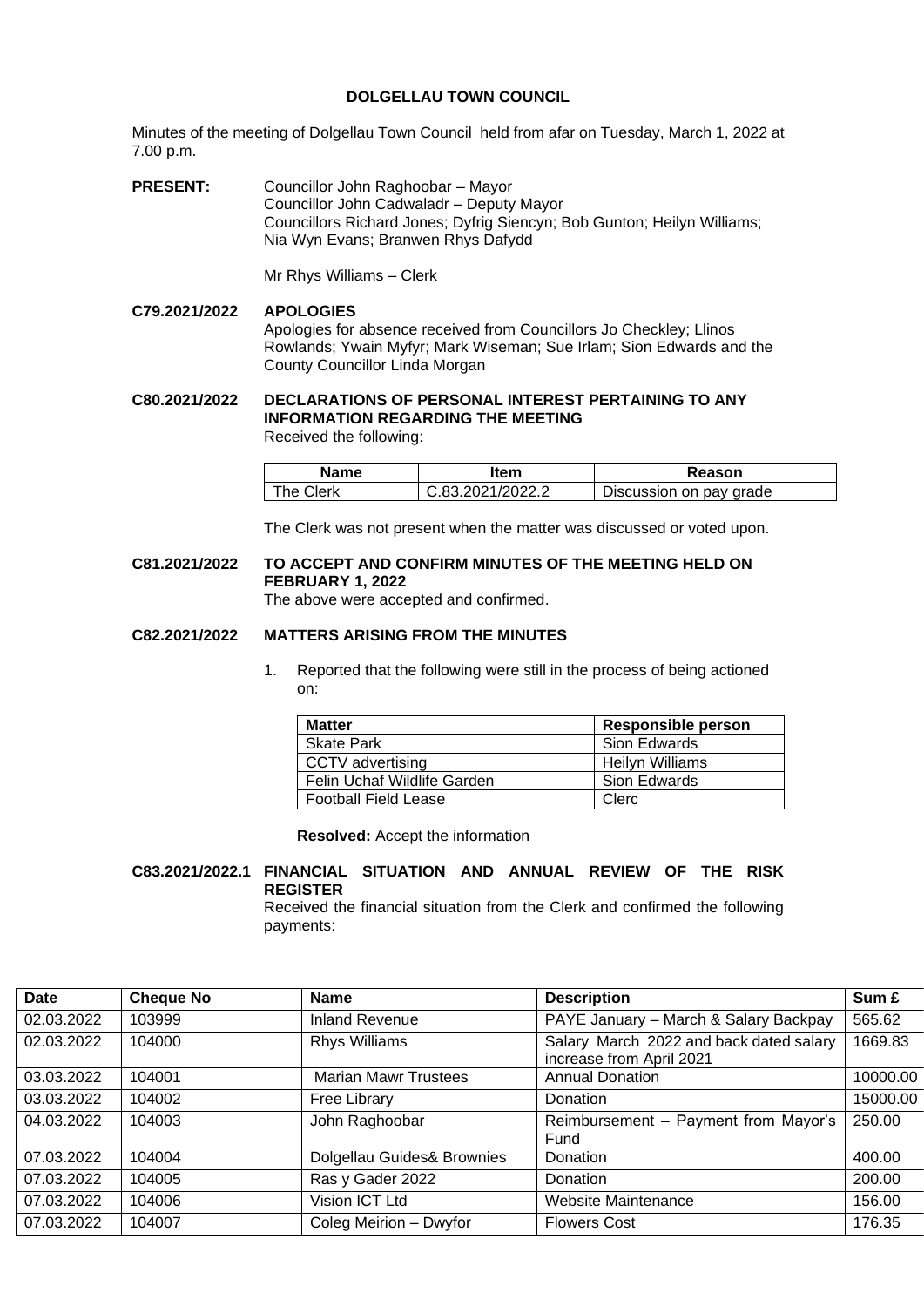| 08.03.2022 | 104008           | Dolgellau Partnership | <b>Annual Donation</b>       | 2,500.00 |
|------------|------------------|-----------------------|------------------------------|----------|
| Date       | <b>Cheque No</b> | <b>Name</b>           | <b>Description</b>           | Sum £    |
| 08.03.2022 | 104009           | Dolgellau Partnership | Donation - Town War Memorial | 573.00   |
| 08.03.2022 | 104010           | One Voice Wales       | Annual Membership 2022-2023  | 532.00   |
| 16.03.2022 | 104011           | <b>Rhys Williams</b>  | <b>Mcaffee Subscription</b>  | 105.29   |
| 21.03.2022 | 104012           | Sign & Slate Creation | Skatepark - Signage          | 54.00    |
| 24.03.2022 | 104013           | <b>Cyngor Gwynedd</b> | Christmas Lights work 2021   | 2,323.20 |

The Risk Register was presented and confirmed for 2021/2022.

#### **C83.2021/2022.2 REVIEW OF THE CLERK'S PAY GRADE**

Resolved on the following:

- i) Set the pay grade on SCP 17 on the basis of 10 hours a week
- ii) Back date this increase to April 1, 2021

#### **C84.2021/2022 SESSION FOR SHARING INFORMATION / REPORTS**

#### 1.Reports from Town Councillors

- a) Councillor Richard Jones Pavilion site meeting on the Marian
- b) Councillor Heilyn Williams efforts by Welsh Government to set up a 20 m.p.h. speed limit in Welsh town centres from May 2022.
- c) Councillor Branwen Rhys Dafydd collected rubbish. Also need to erect a 'No Entry' sign in front of the Skate Park. **Resolved:** i) The Mayor to action the signs. **Resolved:** ii) The Clerk to arrange a second public advertisement to tender for removal of the equipment.
- ch) Councillor John Cadwladr meeting of the Marian and assisting with vaccines.
- d) Councillor Nia Evans discussions with Police on speeding matters. The situation at the moment has improved.
- dd) The Mayor assisting with the vaccine Meetings of the Marian and the Free Library
- e) Councillor Bob Gunton site meeting tomorrow at Ffynnon Fair regarding the biggest trees that are left. Meeting held at the Free Library with the relevant contractors regarding training on fire alarm, boiler etc. The training will be recorded and available on the website. **Resolved:** The recording will be put on the members' only page at a cost of £75. Christmas Lights – waiting for several quotes to extend the lights for Christmas 2022.

#### 2.Reports from Gwynedd Councillors

f) Councillor Dyfrig Siencyn – full meeting of the Council held on March 3, 2022. Review of the Projects Programme including financing Transport for 16-year-olds, freeze payment for children's school meals. Met with the Chair of Betsi Cadwaladr University Health Board. A launch of community gangs is on the horizon. Chaired the Rural Forum and discussed matters of budget and grants. Also thanked Councillor Bob Gunton for his assistance with setting up equipment at the Free Library.

**Resolved:** Accept the report.